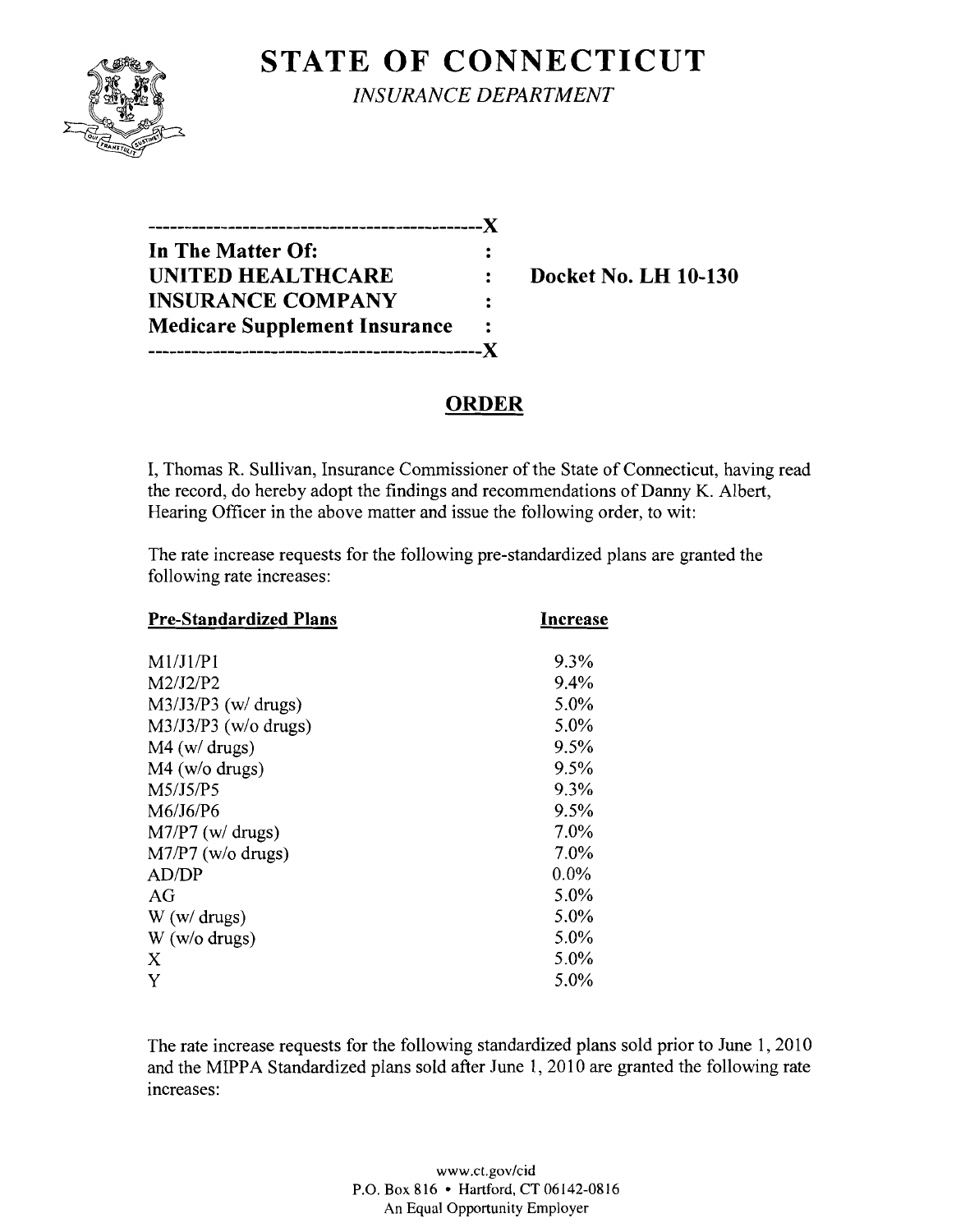| <b>Standardized Plans</b> | Increase |
|---------------------------|----------|
| A                         | 4.0%     |
| B                         | 6.8%     |
| C                         | 6.8%     |
| D                         | 6.3%     |
| E                         | 6.3%     |
| F                         | 6.7%     |
| G                         | 6.3%     |
| H (with drugs)            | 7.9%     |
| H (without drugs)         | 8.0%     |
| I (with drugs)            | 7.3%     |
| I (without drugs)         | 7.3%     |
| J (with drugs)            | 8.4%     |
| J (without drugs)         | 8.5%     |
| K                         | $-1.6%$  |
| L                         | $0.0\%$  |
| N                         | $0.0\%$  |

United HealthCare Insurance Company is directed to file revised rate schedules with the Insurance Department, reflecting the rate changes approved under this Order. The revised rate schedules must be filed no later than Friday, October 15,2010.

Dated at Hartford, Connecticut, this 1st day of October, 2010.

Thomas R. Sullivan Insurance Commissioner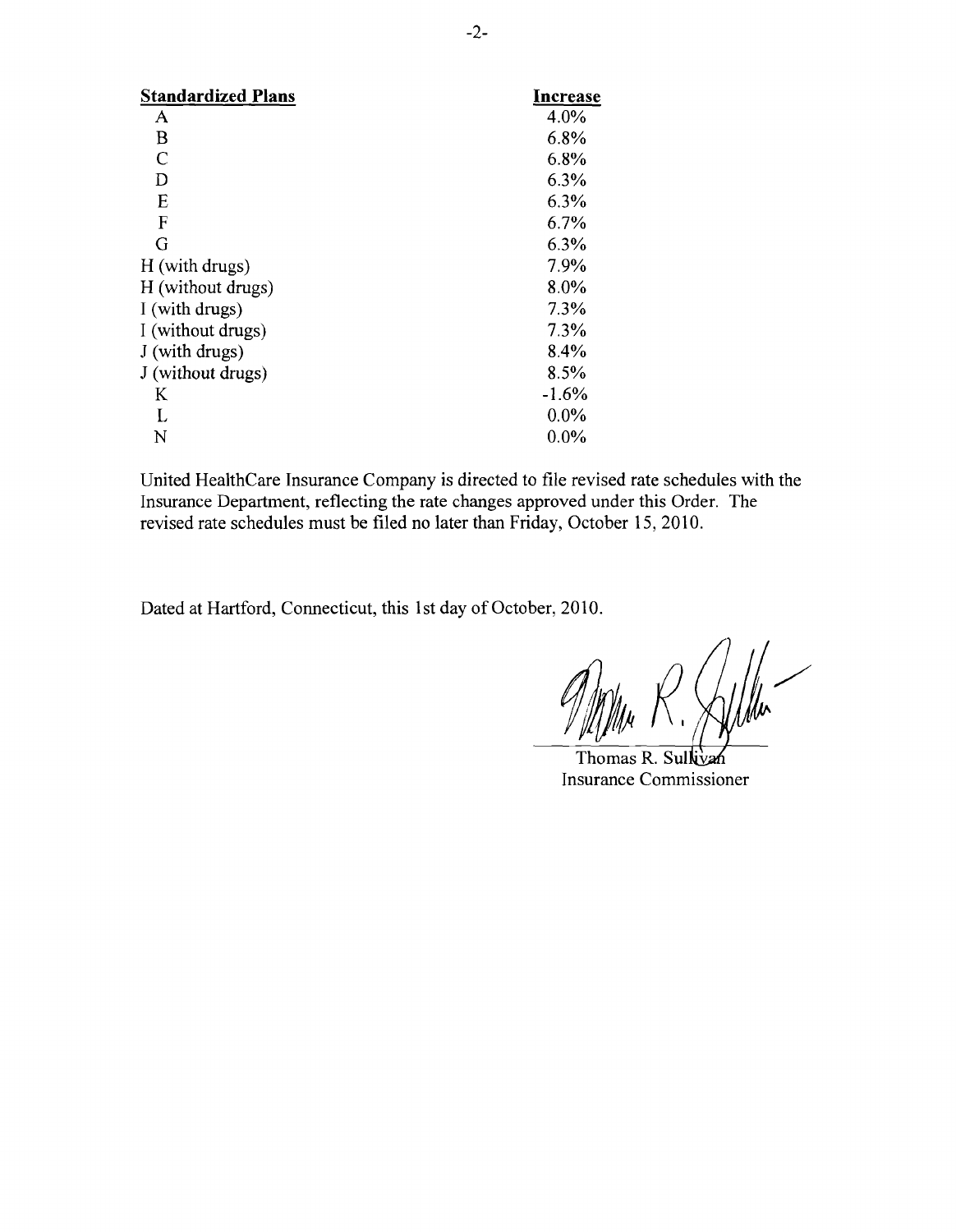

**STATE OF CONNECTICUT** *INSURANCE DEPARTMENT* 

**----------------------------------------------)( In The Matter Of: UNITED HEALTHCARE : Docket No. LH 10-130 INSURANCE COMPANY**   $\ddot{\cdot}$ **Medicare Supplement Insurance ----------------------------------------------)(** 

# **PROPOSED FINAL DECISION**

# 1. **INTRODUCTION**

The Insurance Commissioner of the State of Connecticut is empowered to review rates charged for individual and group Medicare supplement policies sold to any resident ofthis State who is eligible for Medicare. The source for this regulatory authority is contained in Chapter 700c and Section 38a-495a of the Connecticut General Statutes.

After due notice a hearing was held at the Insurance Department in Hartford on September 21, 20 10 to consider whether or not the rate increase requested by United Healthcare Insurance Company on its Medicare supplement business should be approved.

No member from the general public or public officials attended the hearing.

One company representative from United Healthcare attended and participated in the hearing. Two company representatives listened to the hearing proceedings by speaker phone.

The hearing was conducted in accordance with the requirements of Section 38a-474, Connecticut General Statutes, the Uniform Administrative Procedures Act, Chapter 54 of the Connecticut General Statutes, and the Insurance Department Rules of Practice, Section 38a-8-1 et seq. of the Regulations of Connecticut State Agencies.

A Medicare supplement (or Medigap) policy is a private health insurance policy sold on an individual or group basis which provides benefits that are additional to the benefits provided by Medicare. For many years Medicare supplement policies have been highly regulated under both state and federal law to protect the interests of persons eligible for Medicare who depend on these policies to provide additional coverage for the costs of health care.

Effective December 1, 2005, Connecticut amended its program of standardized Medicare supplement policies in accordance with Section 38a-495a of the Connecticut General Statutes, and Sections 38a-495a-1 through 38a-495a-21 of the Regulations of Connecticut Agencies. This program, which conforms to federal requirements, provides that all insurers offering Medicare supplement policies for sale in the state must offer the basic "core" package of benefits known as Plan A. Insurers may also offer any one or more of eleven other plans (Plans B through L).

> www.ct.gov/cid P.O. Box 816 • Hartford, CT 06142-0816 An Equal Opportunity Employer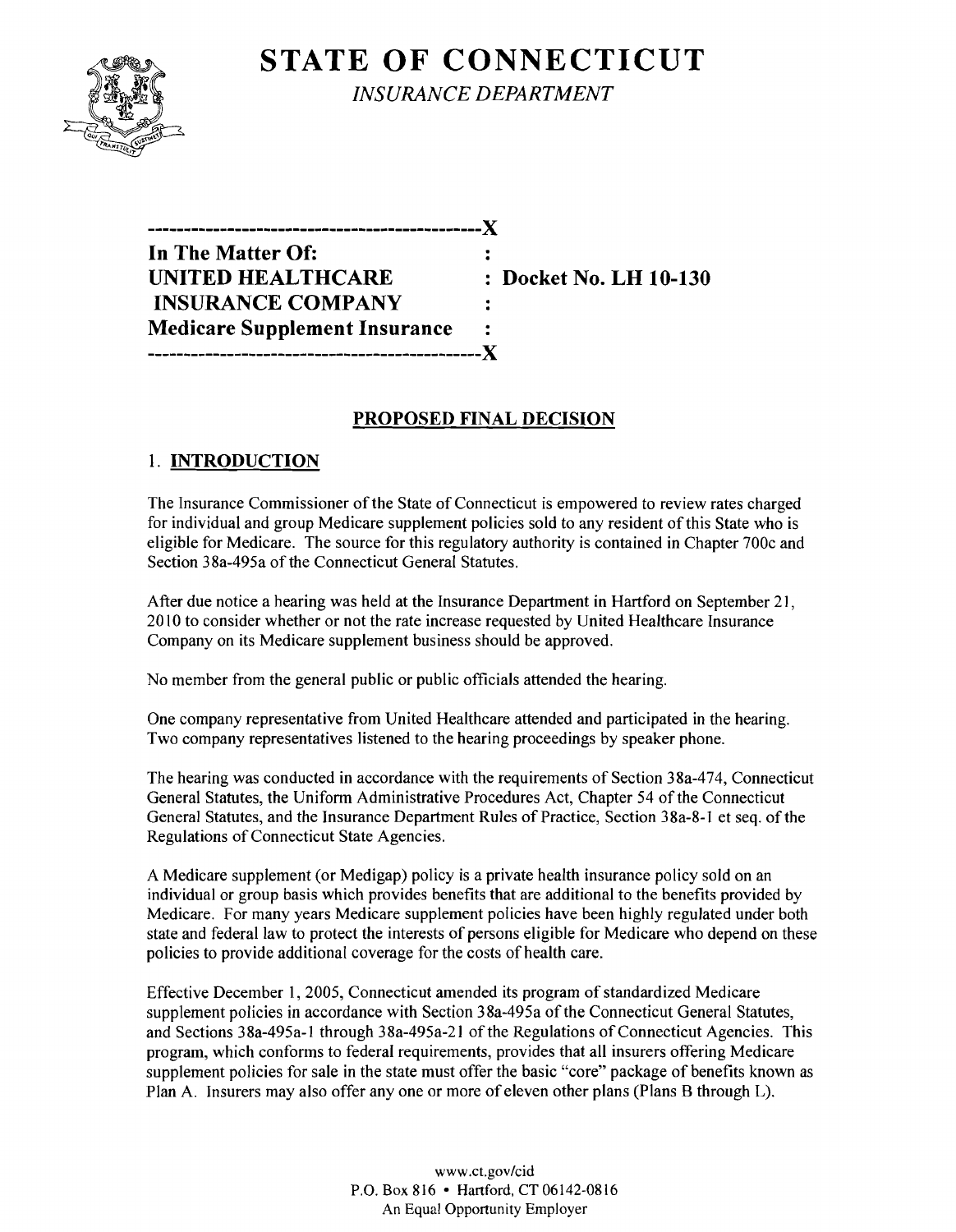Effective January 1, 2006, in accordance with Section 38a-495c of the Connecticut General Statutes (as amended by Public Act 05-20) premiums for all Medicare supplement policies in the state must use community rating. Rates for Plans A through L must be computed without regard to age, gender, previous claims history or the medical condition of any person covered by a Medicare supplement policy or certificate.

The statute provides that coverage under Plan A through L may not be denied on the basis of age, gender, previous claims history or the medical condition of any covered person. Insurers may exclude benefits for losses incurred within six months from the effective date of coverage based on a pre-existing condition.

Effective October 1, 1998, carriers that offer Plan B or Plan C must make these plans as well as Plan A, available to all persons eligible for Medicare by reason of disability.

Insurers must also make the necessary arrangements to receive notice of all claims paid by Medicare for their insureds so that supplemental benefits can be computed and paid without requiring insureds to file claim forms for such benefits. This process of direct notice and automatic claims payment is commonly referred to as "piggybacking" or "crossover".

Sections 38a-495 and 38a-522 of the Connecticut General Statutes, and Section 38a-495a-10 of the Regulations of Connecticut Agencies, state that individual and group Medicare supplement policies must have anticipated loss ratios of 65% and 75%, respectively. Under Sections 38a-495-7 and 38a-495a-l 0 of the Regulations of Connecticut Agencies, filings for rate increases must demonstrate that actual and expected losses in relation to premiums meet these standards, and anticipated loss ratios for the entire future period for which the requested premiums are calculated to provide coverage must be expected to equal or exceed the appropriate loss ratio standard.

Section 38a-473 of the Connecticut General Statutes provides that no insurer may incorporate in its rates for Medicare supplement policies factors for expenses that exceed 150% of the average expense ratio for that insurer's entire written premium for all lines of health insurance for the previous calendar year.

#### II. **FINDING OF FACT**

After reviewing the exhibits entered into the record of this proceeding, the testimony of the witnesses, and utilizing the experience, technical competence and specialized knowledge of the Insurance Department, the undersigned makes the following findings of fact: General

United HealthCare was granted a rate increase on its Connecticut Medicare Supplement AARP block of business for 2010. The current filings for 2011 rates request the following increases:

| Plan                   | Proposed<br>2011 Monthly<br>Rate | 2010 Monthly<br>Rate | Diff.<br>$($ %) |
|------------------------|----------------------------------|----------------------|-----------------|
| M1/J1/P1               | \$123.25                         | \$112.75             | $9.3\%$         |
| M2/J2/P2               | \$209.75                         | \$191.75             | 9.4%            |
| $M3/J3/P3$ (w/ drugs)  | \$379.25                         | \$346.50             | 9.5%            |
| $M3/J3/P3$ (w/o drugs) | \$336.25                         | \$307.25             | 9.4%            |
| $M4$ (w/ drugs)        | \$352.00                         | \$321.50             | 9.5%            |
| $M4$ (w/o drugs)       | \$309.00                         | \$282.25             | 9.5%            |
| M5/J5/P5               | \$155.00                         | \$141.75             | $9.3\%$         |
| M6/J6/P6               | \$266.25                         | \$243.25             | 9.5%            |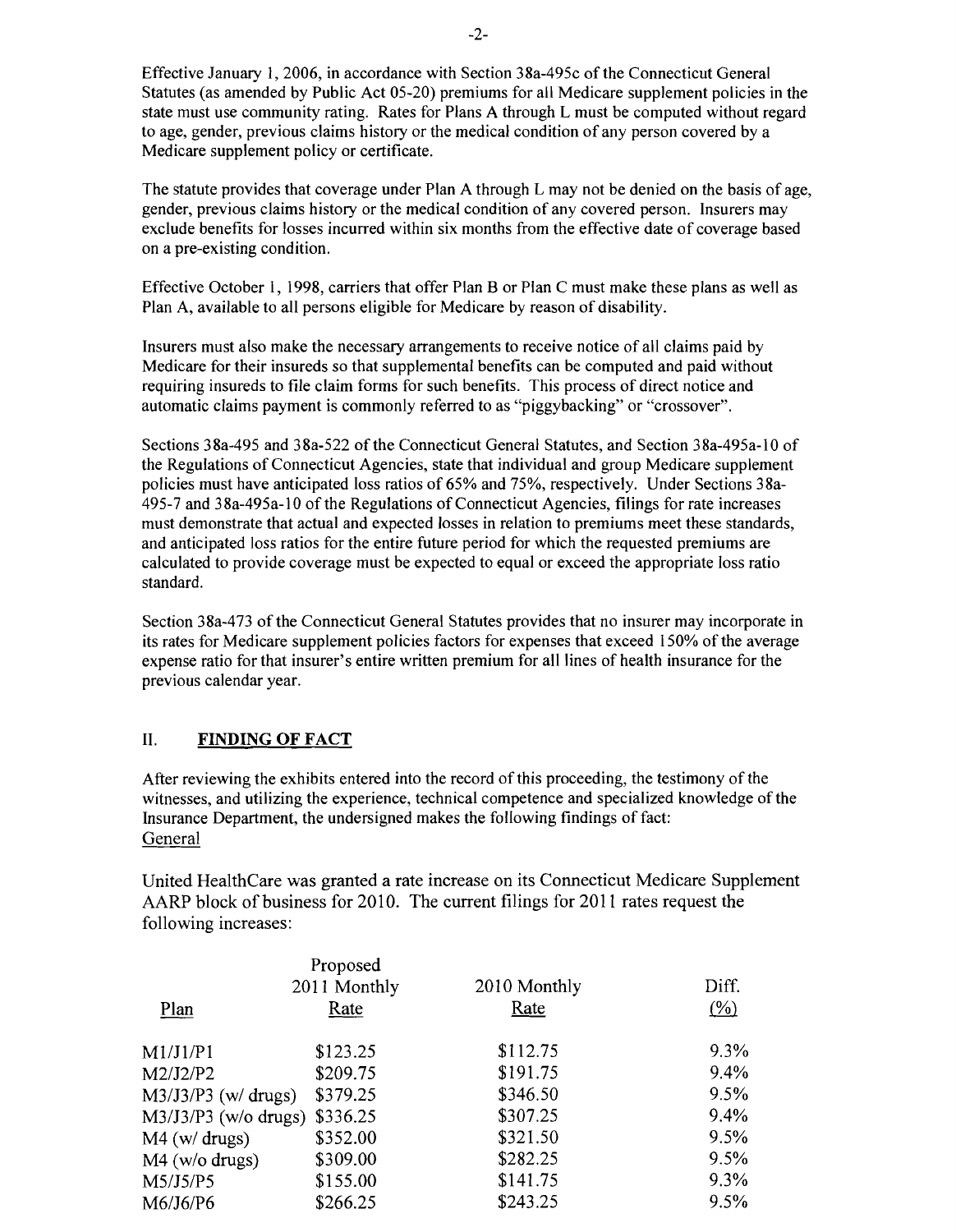| $M7/P7$ (w/ drugs)  | \$370.50 | \$338.50 | 9.5%    |
|---------------------|----------|----------|---------|
| $M7/P7$ (w/o drugs) | \$327.50 | \$299.25 | 9.4%    |
|                     | \$129.25 |          |         |
| A                   |          | \$120.00 | 7.7%    |
| $\bf{B}$            | \$180.75 | \$169.25 | 6.8%    |
| $\mathcal{C}$       | \$220.75 | \$206.75 | 6.8%    |
| D                   | \$206.00 | \$193.75 | 6.3%    |
| E                   | \$206.75 | \$194.50 | 6.3%    |
| F                   | \$221.75 | \$207.75 | 6.7%    |
| G                   | \$207.00 | \$194.75 | 6.3%    |
| H (with drugs)      | \$268.25 | \$248.50 | 7.9%    |
| H (without drugs)   | \$185.75 | \$172.00 | 8.0%    |
| I (with drugs)      | \$271.00 | \$252.50 | 7.3%    |
| I (without drugs)   | \$187.75 | \$175.00 | 7.3%    |
| J (with drugs)      | \$324.75 | \$299.50 | 8.4%    |
| J (without drugs)   | \$205.25 | \$189.25 | 8.5%    |
| K                   | \$89.75  | \$91.25  | $-1.6%$ |
| L                   | \$129.00 | \$127.00 | 1.6%    |
| N                   | \$154.75 | 154.75   | $0.0\%$ |
| AG                  | \$48.00  | \$44.00  | 9.1%    |
| W(w/drugs)          | \$307.50 | \$281.00 | 9.4%    |
| $W$ (w/o drugs)     | \$283.75 | \$259.25 | 9.5%    |
| X                   | \$179.00 | \$163.50 | 9.5%    |
| $\mathbf Y$         | \$108.75 | \$99.50  | 9.3%    |

No increase requested for pre-standardized Plan *AD/DP.* 

United HealthCare calculated the Medicare Part A trend as follows:

|                                    | 2008    | 2009    | 2010    | 2011    |
|------------------------------------|---------|---------|---------|---------|
| Medicare Part A Deductible         | \$1,024 | \$1,068 | \$1,100 | \$1,140 |
| % Change in Part A Deductible 3.2% |         | $4.3\%$ | $3.0\%$ | $3.6\%$ |
| Utilization Trend                  | 2.5%    | $-1.8%$ | $1.9\%$ | 2.8%    |
| Composite Trend                    | 5.8%    | $2.4\%$ | 5.0%    | 6.6%    |

Trend for the M-Series is based upon historical experience.

Approximately 3,057 Connecticut residents are covered by M-series plans. United HealthCare's standardized plans prior to June1, 2010 cover approximately 76,368, with an additional 1,597 covered under the new MIPPA plan. The standardized MIPPA plans are available on a group basis under a group policy issued to the American Association of Retired Persons (AARP).

United HealthCare certified that the expense factors, within the proposed rates, are in compliance with section 38a-473, C.G.S.

United HealthCare indicated at the hearing that, due to continued increases in medical expenses and utilization above and beyond what they are currently pricing for, the requested rate increases are justifiable as well as in compliance with the loss ratio requirements of Connecticut law.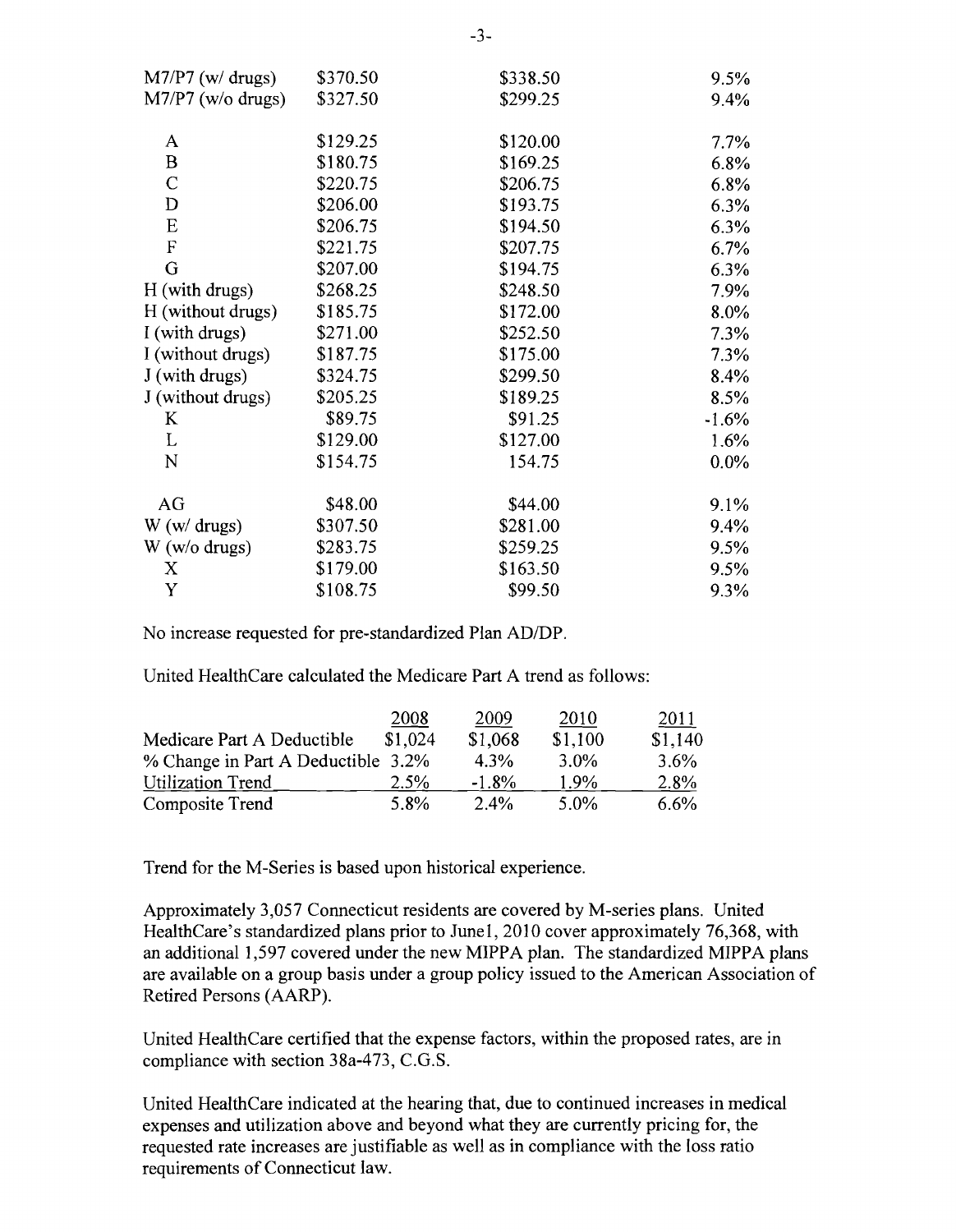Pre-standardized plans - National Retired Teachers Association Group Health Program (loss ratios are specific to Connecticut)

The 2009 loss ratio for Plan AG is 21.2% while the 2010 and 2011 estimated loss ratios are 184.4% and 207.8%, respectively.

The 2009 loss ratio for Plan X is 55.5% while the 2010 and 2011 estimated loss ratios are 104.8% and 119.2%, respectively.

The proposed rates for these plans are intended to be approximately equivalent to the rates and claim costs in the AARP Medicare Supplement Portfolio with comparable benefits.

The overall trend in 2010 is assumed to be 186.8%.

There were 18 lives covered under these plans in 2009. Most of the covered lives are in Plan AG.

## Pre-Standardized Plans M-Series

The level of claim continues to increase for these plans as the insured become older and no new insured enter the group.

| Plan           | 2009   | 2010 Est. | 2011 Est. |
|----------------|--------|-----------|-----------|
| M <sub>1</sub> | 115.5% | 172.2%    | 177.8%    |
| M <sub>2</sub> | 76.0%  | 105.7%    | 117.0%    |
| M <sub>3</sub> | 76.3%  | 70.4%     | 72.1%     |
| M <sub>4</sub> | 90.1%  | 78.8%     | 83.4%     |
| M5             | 64.0%  | 125.5%    | 140.6%    |
| M <sub>6</sub> | 91.6%  | 93.0%     | 91.7%     |
| M <sub>7</sub> | 92.3%  | 74.2%     | 74.2%     |
| AD/DP          | 10.2%  | 49.2%     | 52.2%     |
| Total          | 90.7%  | 91.4%     | 90.6%     |

The overall loss ratios for the M-series block are as follows:

## Standardized Plans

The loss ratios for the standardized block of business are as follows:

| Plan          | 2009  | 2010 Est. | 2011 Est. |
|---------------|-------|-----------|-----------|
| $\mathbf{A}$  | 74.6% | 79.5%     | 78.2%     |
| B             | 77.4% | 81.2%     | 81.2%     |
| $\mathcal{C}$ | 93.9% | 84.8%     | 83.3%     |
| D             | 84.0% | 81.5%     | 82.6%     |
| E             | 81.3% | 81.5%     | 82.9%     |
| F             | 77.8% | 82.1%     | 83.1%     |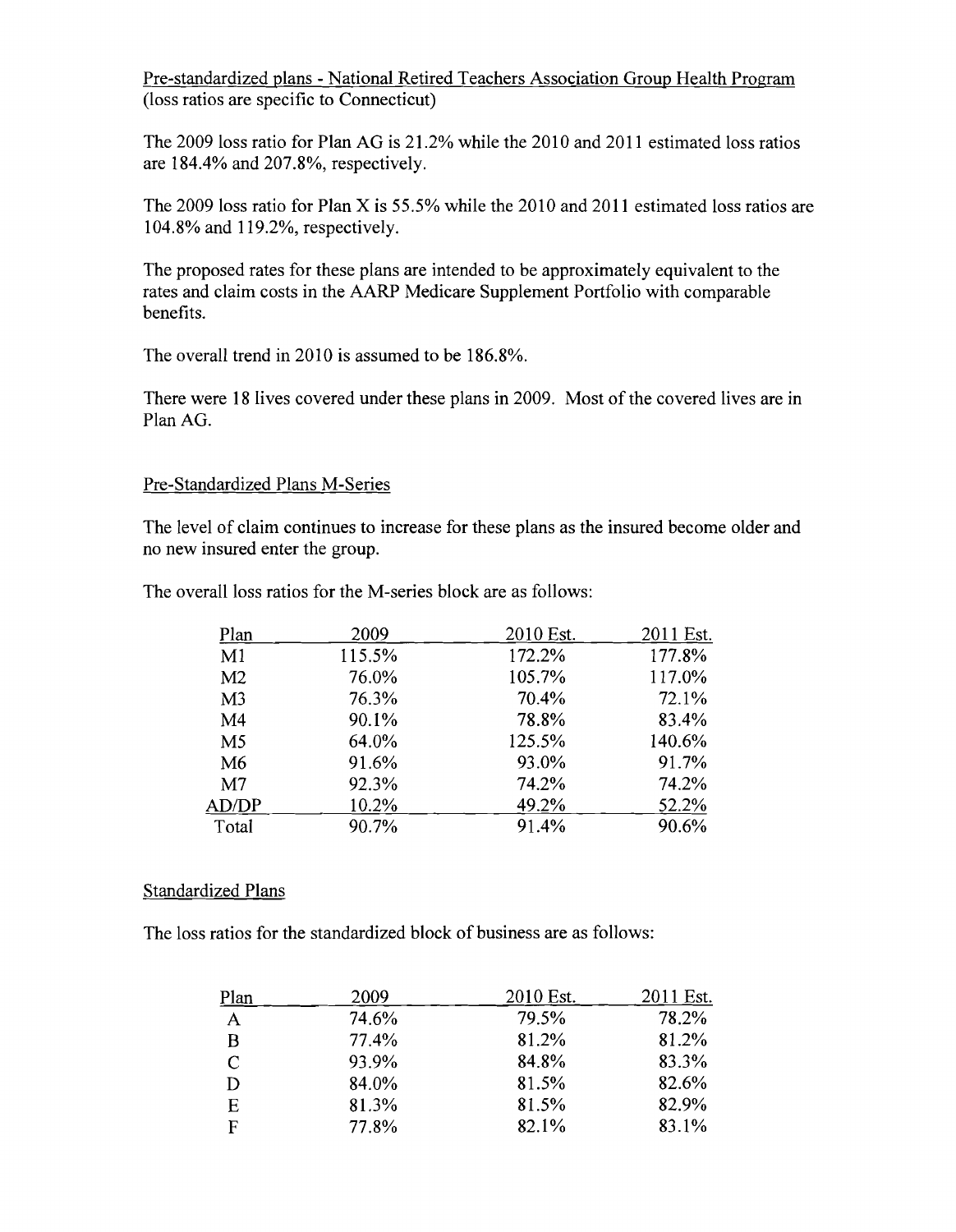| G     | 78.2% | 80.9% | 82.4% |
|-------|-------|-------|-------|
| H     | 87.2% | 83.7% | 81.8% |
| T     | 83.0% | 82.7% | 81.9% |
| J     | 83.1% | 84.7% | 82.7% |
| K     | 52.3% | 63.6% | 75.0% |
|       | 58.8% | 70.8% | 78.2% |
| Total | 82.6% | 83.3% | 82.8% |

#### MIPPA Plans

The loss ratios for the MIPPA block of business are as follows:

| Plan                    | 2010 Est. | 2011 Est. |
|-------------------------|-----------|-----------|
| $\mathbf{A}$            | 79.7%     | 78.4%     |
| B                       | 81.4%     | 81.3%     |
| $\mathcal{C}$           | 85.0%     | 83.4%     |
| $\mathbf F$             | 82.3%     | 83.2%     |
| K                       | 63.6%     | 75.0%     |
| L                       | 70.9%     | 78.2%     |
| $\overline{\mathsf{N}}$ | 70.9%     | 79.4%     |
| Total                   | 81.9%     | 82.9%     |

Compliance with Reg. 38a-474 (submission and review of rates for Medicare supplement)

United HealthCare's 2010 Medicare supplement rate filing proposals are in compliance with the requirements of regulation 38a-474 as it applies to the contents of the rate submission as well as the actuarial memorandums.

It has been confirmed that United HealthCare makes standardized Plans A, B and C available to persons eligible for Medicare by reason of a disability at the rates approved for the same plans under the AARP group policy, and that United HealthCare is in compliance with the automatic claim processing system (i.e., piggybacking).

## III. RECOMMENDATION

#### Pre-standardized M-Series

The undersigned recommends approval of the following rate increases for 2011:

| Plan                   | Increase |
|------------------------|----------|
| M1/J1/P1               | 9.3%     |
| M2/J2/P2               | $9.4\%$  |
| $M3/J3/P3$ (w/drugs)   | 5.0%     |
| $M3/J3/P3$ (w/o drugs) | 5.0%     |
| M4 (w/ drugs)          | 9.5%     |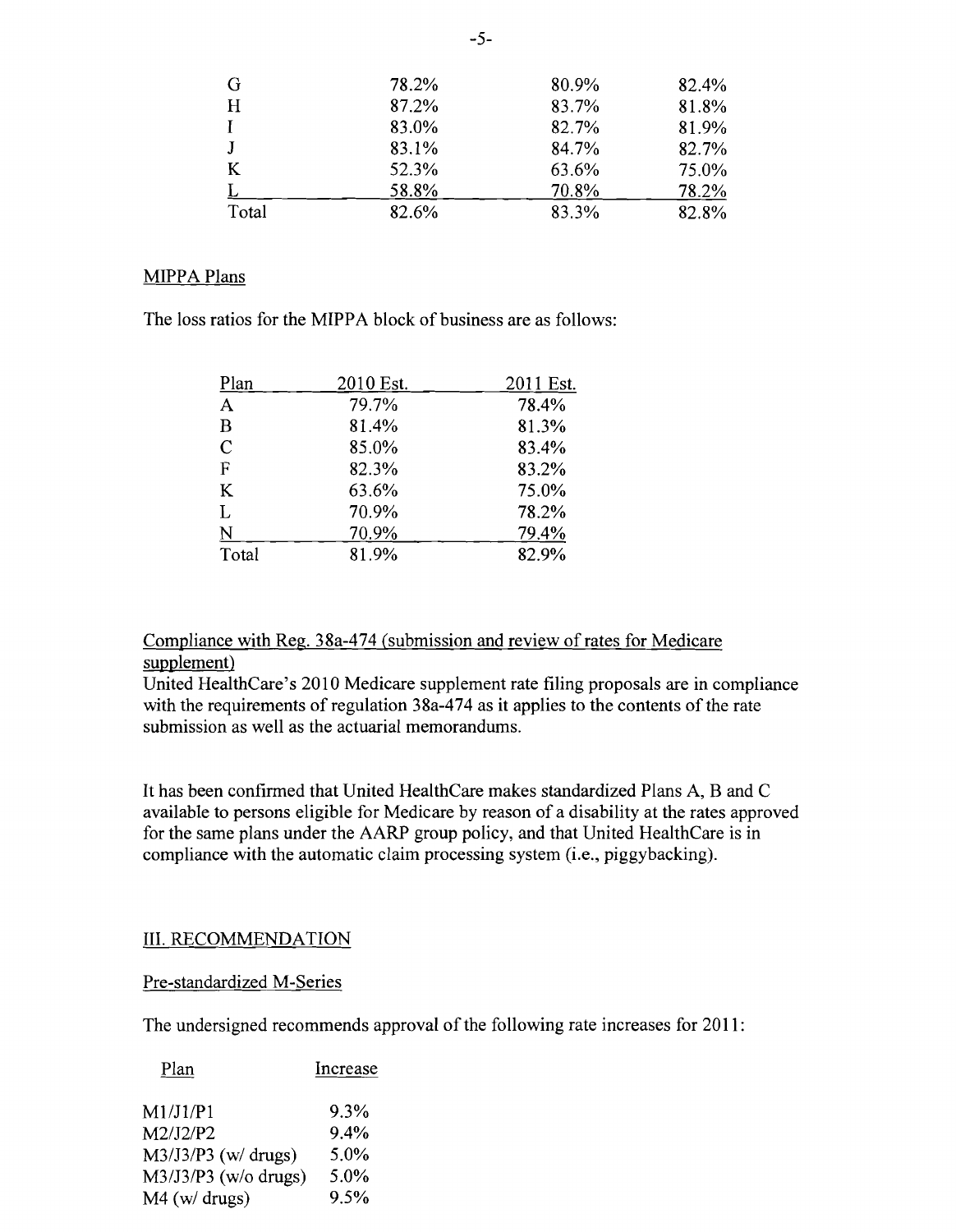| $9.5\%$ |
|---------|
| 9.3%    |
| $9.5\%$ |
| 7.0%    |
| $7.0\%$ |
|         |

For Plans MI, M2, M4, M5 and M6 the rate change request is reasonable in relationship to the benefits, estimated claim costs and the anticipated loss ratios the company expects to realize on this business.

For plans M3 and M7 the rate increase request was modified to account for better experience both in Connecticut and on a nationwide basis.

#### Standardized Plans Sold Prior to June 1, 2010 and MIPPA Plans Sold after June 1, 2010

The undersigned recommends approval of the following rate increases for 2011:

| Plan           | Increase |
|----------------|----------|
| A              | 4.0%     |
| B              | 6.8%     |
| $\overline{C}$ | 6.8%     |
| D              | 6.3%     |
| E              | 6.3%     |
| F              | 6.7%     |
| G              | 6.3%     |
| H (with drugs) | 7.9%     |
| H (w/o drugs)  | 8.0%     |
| I (with drugs) | 7.3%     |
| I (w/o drugs)  | 7.3%     |
| J (with drugs) | 8.4%     |
| J (w/o drugs)  | 8.5%     |
|                | $0.0\%$  |

The undersigned also recommends that no rate change be approved as requested for Plan N and a decrease of 1.6% be approved for Plan K as requested.

For Plans B through J the rate change request is reasonable in relationship to the benefits, estimated claim costs and the anticipated loss ratios the company expects to realize on this business.

For Plan A and L the rate increase request was modified to account for better Connecticut experience as well as nationwide experience for Plan L.